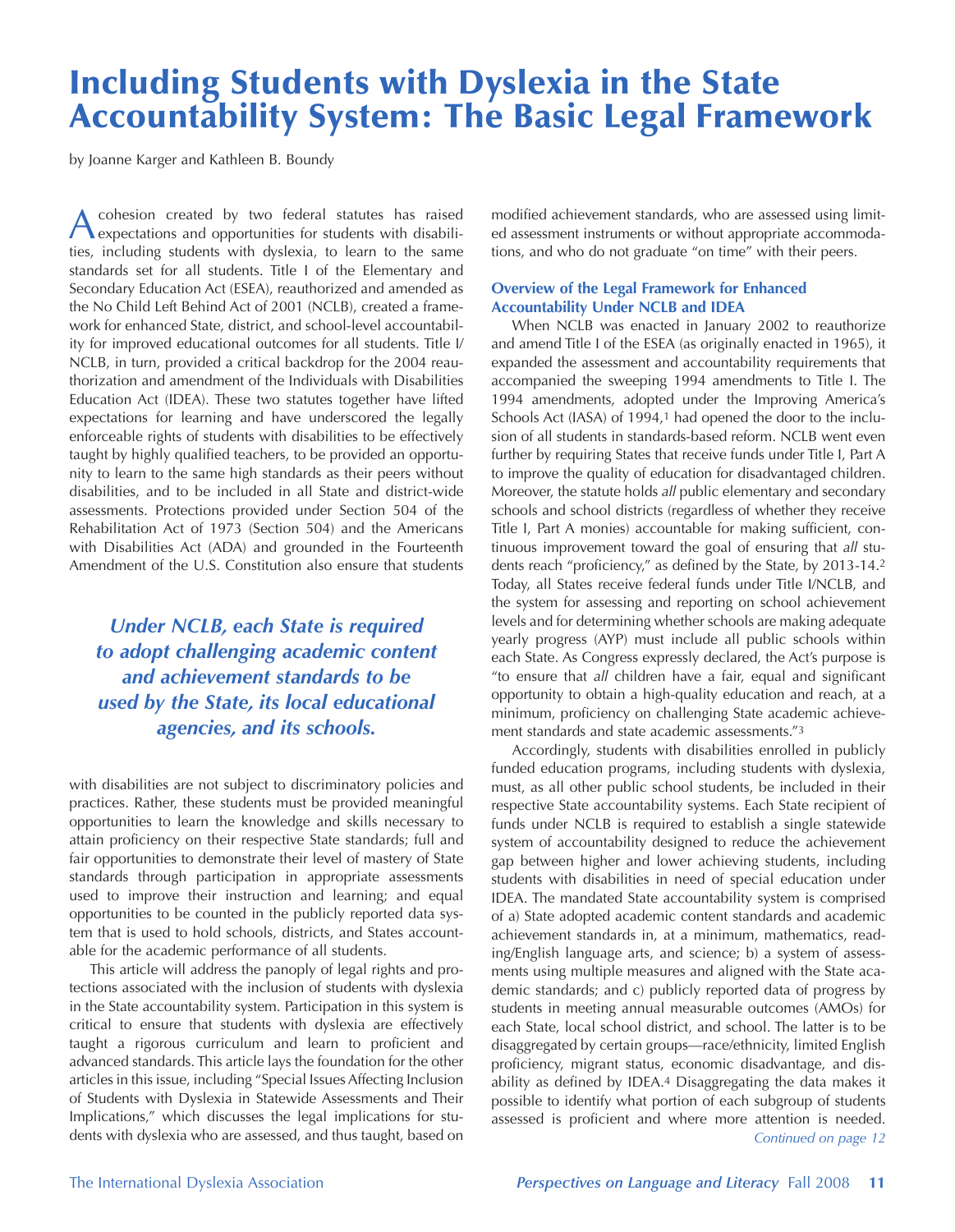# Including Students with Dyslexia in the State Accountability System *continued from page 11*

Moreover, disaggregation helps ensure that all students attain AYP or enough continuous improved progress to attain their respective State's defined goal of "proficiency" by 2013-14.

Congress, in reauthorizing and amending IDEA in 2004 (IDEA 2004), added new findings and amended the purpose of the Act to connect implicitly and expressly with Title I/NCLB.5 For example, new findings acknowledge that the education of students with disabilities is more effective by having "high expectations" for these students and by

ensuring their access to the general education curriculum in the regular classroom, to the maximum extent possible in order to… meet developmental goals and, to the maximum extent possible, the challenging expectations that have been established for all children; and … [by] coordinating this title with other local, educational service agency, State and Federal school improvement efforts, including improvement efforts under the Elementary and Secondary Education Act of 1965, in order to ensure that such children benefit from such efforts and that special education can become a service…rather than a place…6

Other statutory changes that were introduced (discussed below) further aligned IDEA with NCLB by ensuring that students with disabilities fully participate in the State accountability system through access to the general curriculum aligned to State standards adopted consistent with NCLB, through mandatory inclusion in all aspects of State and district-wide assessments, with accommodations as necessary, and through public reporting of disaggregated results.

#### **Specific Components of the Legal Framework for Enhanced Accountability**

As described above, the framework for enhanced accountability under Title I/NCLB, which was later reinforced by the 2004 reauthorization and amendment of IDEA, consists of three components: a) State adopted academic content standards and academic achievement standards; b) a statewide system of assessments using multiple measures and aligned with the State academic standards; and c) publicly reported data of academic progress by students in attaining AYP for each State, local school district, and school. This section describes each of these three components in more detail.

#### **Academic Standards**

Under NCLB, each State is required to adopt challenging academic content and achievement standards to be used by the State, its local educational agencies, and its schools.7 The academic content standards specify *what* students are expected to know and be able to do; the academic achievement standards determine *how well* students have mastered the content standards and describe at least three levels of achievement (basic, proficient, and advanced).8 Dispelling any doubt about the inclusion of students with disabilities, the language of NCLB clearly requires the adoption and use of the *same* academic standards for *all* students in the State, without exception.9 By law, States are required to adopt academic standards for all public elementary and secondary school children in at least mathematics, reading or language arts, and science, which must include the same knowledge, skills, and levels of achievement expected of all children.10 For other subject areas for which standards are not statutorily required and have not been developed, the State must have a strategy for ensuring that students with disabilities, including students with dyslexia, "are taught the same knowledge and skills in such subjects and held to the same expectations as are all children."11 This latter provision, as Section 504, which ensures that "otherwise qualified persons" receive comparable aids, benefits, and services,12 protects students with disabilities from being denied learning opportunities by being channeled into different courses and curricula based solely on disability.

IDEA was enacted under the Fourteenth Amendment to protect from discrimination children with disabilities who were subjected to a history of mistreatment, abuse, and exclusion. The statute was also passed pursuant to the Spending Clause of the Tenth Amendment, which means that States accepting federal monies under IDEA must comply with the substantive and procedural requirements of the statute. These requirements include providing all eligible children with disabilities with a free appropriate public education (FAPE), defined by the statute as special education and related services without cost to the parent that meet the standards of the State educational agency and are consistent with the student's individualized education program (IEP).13 The U.S. Department of Education's implementing regulations define "special education" as "specially designed instruction," which involves "adapting, as appropriate to the needs of an eligible child… the content, methodology, or delivery of instruction… to ensure access of the child to the general curriculum, so that the child can *meet the educational standards within the jurisdiction of the public agency that apply to all children.*"14 Thus, for an eligible child with a disability to receive FAPE today, the child must be provided specialized instruction that is aligned with the academic content and achievement standards adopted by the State, as required by NCLB.

Moreover, IDEA 2004, as amended, expressly requires that State performance goals for children with disabilities be "the same as the State's definition of adequate yearly progress [under NCLB] including the State's objectives for progress by children with disabilities."15 A State's indicators for measuring progress must include "measurable annual objectives for progress by children with disabilities" under NCLB that are designed to enable them through access to the general curriculum to make AYP so as to attain the State defined standard of proficiency and goal for all students by 2013–14.16

#### **Valid Multiple Measures for Assessing All Students**

Under Title I/NCLB, each State must also include as a key component of its accountability system "a set of high-quality, yearly student academic assessments" that are aligned with the academic content and academic achievement standards estab-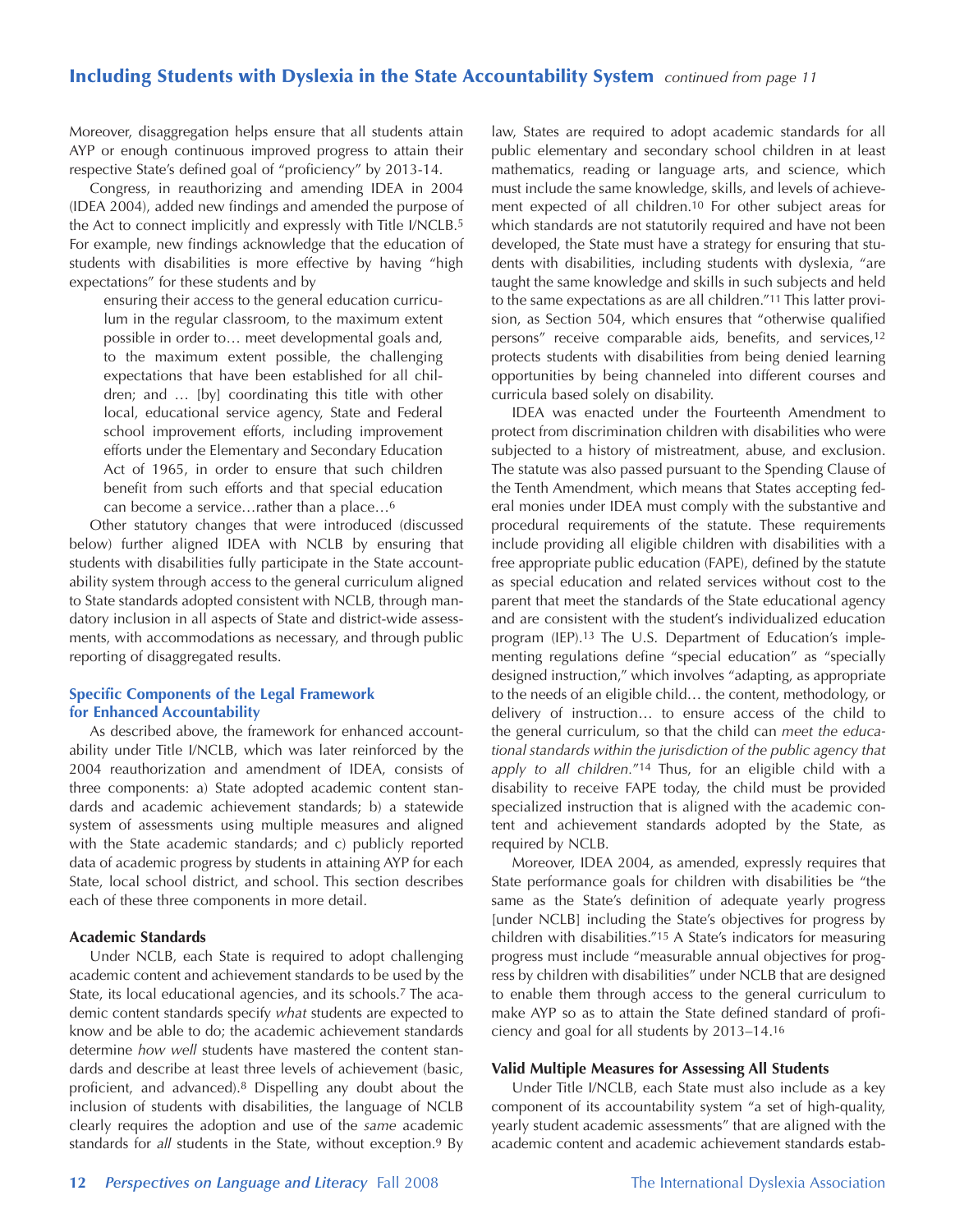lished for all students.17 These assessments, which are intended to make schools more accountable to families, are the primary means for determining the yearly progress of the State and of each district and school in enabling all children to meet the State's academic content and achievement standards. The assessments must use valid, reliable, multiple methods for measuring whether all students are reaching proficient and advanced levels of mastery of the State's academic standards.18 Moreover, the assessments serve as a means of reviewing the performance of a school overall, the performance of particular subgroups of students (based on race/ethnicity, limited English proficiency, migrant status, economic disadvantage, and disability status), and the performance and proficiencies of each individual student.19 The State must provide evidence to the U.S. Department of Education from relevant sources (e.g., test publishers or other analysis) that the assessments are of "adequate technical quality for each purpose required" by NCLB and meet nationally recognized, professional and technical standards.20

Under NCLB, all students who have attended schools in the school district for at least a year must participate in State academic assessments in at least mathematics, reading/English language arts, and as of 2007–2008, science, in every grade from 3 through 8, plus at least once in grades 10–12.21 States must enable all students to participate fully in their assessments

# *. . . the language of NCLB clearly requires the adoption and use of the* **same** *academic standards for* **all** *students in the State, without exception.*

by providing reasonable adaptations and accommodations for students with disabilities and, to the extent practicable, for students with limited English proficiency.22 To help ensure full participation, each State's assessment system must include one or more alternate assessments for students with disabilities whose IEP team determines that they are unable to participate fully in the regular State assessments "even with appropriate accommodations."23 Except for students with the most significant cognitive disabilities, for whom the State may choose to develop an alternate assessment aligned with alternate academic standards,24 all other alternate assessments must yield results for the grade in which the student is enrolled.25 Although few states provide such an option, an argument can be made based on Section 504 that each State must, at a minimum, provide an alternate assessment (e.g., a portfolio assessment) based on the same grade-level standards set for all.26 Failure to do so may be discriminatory if students with disabilities who are unable to participate in the regular State assessment, even with accommodations, are constructively excluded from the State accountability and assessment system in violation of their rights to comparable benefits and services.27 These students would be denied the opportunity to demonstrate what they know and can do, and to participate in appropriate assessments used to improve their instruction and learning.28

IDEA 2004 also requires all students with disabilities to participate in State and district-wide assessments, including those

prescribed by Title I/NCLB, with appropriate accommodations and alternate assessments where necessary and as indicated in their respective individualized education programs (IEPs).29 Most students with disabilities are expected to participate in their State's regular assessment aligned with grade-level content and achievement standards, with or without appropriate accommodations. IEP teams determine which students cannot be validly or reliably assessed based on the regular assessment, even with accommodations, and therefore need to participate through an alternate assessment.30 States must implement guidelines for alternate assessments and ensure that, to the extent they are used by a State, they are aligned with the State's challenging academic content and achievement standards under NCLB.31 Even when the State elects to adopt an alternate assessment that measures achievement against alternate academic achievement standards, as permitted under the NCLB regulations only for students with the most significant cognitive disabilities,32 the alternate achievement standards must be aligned with the State's academic content standards.33 To the extent feasible, assessments must incorporate "universal design principles."34 The term "universal design" refers to "a concept or philosophy for designing and delivering products and services that are usable by people with the widest possible range of functional capabilities, which include products and services that are directly accessible (without requiring assistive technologies) and products and services that are interoperable with assistive technologies."35

Subsequently promulgated NCLB regulations, published in April 2007, authorize States to develop modified achievement standards for "a small group of students whose disability has precluded them from achieving grade-level proficiency and whose progress is such that they will not reach grade-level achievement standards in the same time frame as other students."36 Modified achievement standards that are challenging but less difficult than grade-level achievement standards<sup>37</sup> must still be aligned with grade-level academic content standards.38 Modified achievement standards may not be defined for grade clusters (e.g., for grades 3–5 or 6–9).39 Moreover, modified achievement standards are to be used only for a student whose IEP team has determined that, even with appropriate instruction and support services, the student will not meet grade-level proficiency over the course of the year.40 Under the regulations, there is no limit on the number of students with disabilities who can be assessed based on modified achievement standards. However, no more than an additional 2% of all students assessed may be assessed on an alternate assessment based on modified standards *and counted as proficient on these standards*.41

To assess students with disabilities based on modified academic achievement standards, a State may choose to develop a new alternate assessment or to adapt an assessment based on grade-level academic achievement standards.42 Each student's IEP team makes the decision whether or not the student needs to participate in an alternate assessment as part of the State or district-wide assessment. The IEP must include a statement explaining why the student cannot participate in the regular *Continued on page 14*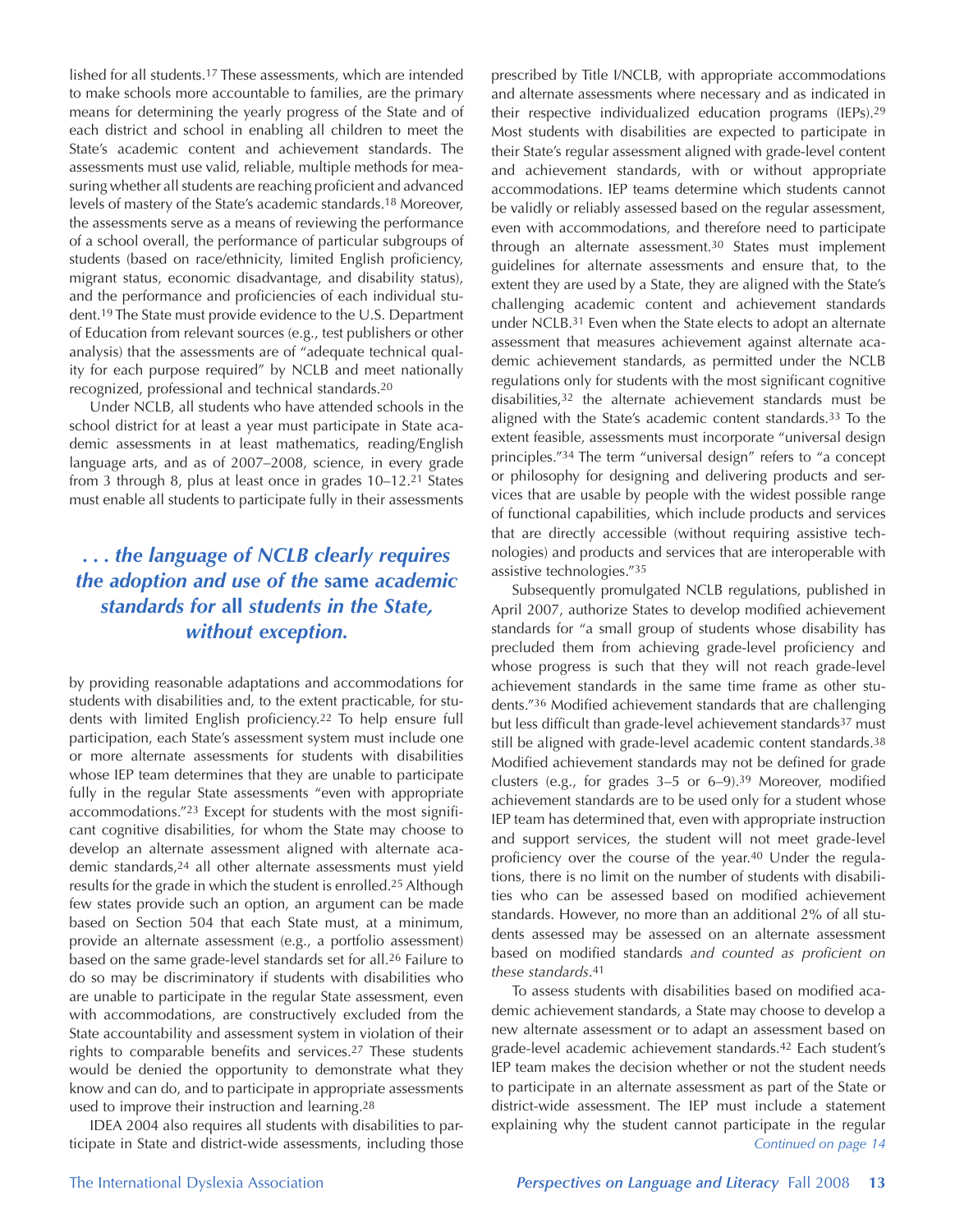# Including Students with Dyslexia in the State Accountability System *continued from page 13*

assessment and why the particular alternate assessment selected is appropriate.43 This provision is a safeguard for students, in particular those with dyslexia or other specific learning disabilities, who, by definition, do not qualify for the alternate assessment based on alternate achievement standards, yet who may be at-risk of being disproportionately represented among students identified to participate in the assessment based on modified standards. Recently promulgated regulations require States to provide IEP teams with a clear explanation of the differences between assessments based on grade-level academic achievement standards and those based on modified achievement standards.44 The explanation must address the effects of students' participation in one versus another assessment based on State or local school district policies, for example, whether a student must pass the regular assessment based on regular academic achievement standards, with accommodations as necessary, to attain a regular high school diploma.45 Parents of students who are "selected to be assessed" based on modified academic achievement standards must be informed that their child's achievement will be measured based on the modified academic achievement standards.46

#### **Accountability—Public Reporting and AYP**

Through required public reporting of data, schools and school districts are held accountable to parents and members of the school community for providing improved teaching and instruction for students with disabilities and for all struggling students. States must collect and "produce individual student interpretive, descriptive, and diagnostic reports…that allow parents, teachers, and principals to understand and address the specific academic needs of students" and to receive accurate data about the degree to which the school is enabling students to reach the school's learning goals and State standards.47 The reported data include the number of students who did not participate in the assessment; however, currently the data do not include those who have dropped out or have been retained in a different grade.48 Through report cards and other public reporting of data (including data disaggregated by race, ethnicity, LEP, disability, and low income status), schools and school districts are held accountable for failing to make AYP based, in large part, on the State assessment outcomes that trigger consequences over time for those schools and school districts receiving Title I/NCLB funding.

AYP is a measure of continued improvement necessary to meet by 2014 "proficiency" as defined by each State.49 In addition to indicators such as school attendance at the elementary and middle school levels (95% required), participation in assessments (95% required), and high school graduation rate, AYP is based on academic assessments showing enough annual progress to bring all students in each district and school and students within each subgroup to a proficient level in English language arts and math by 2014.50 If a school does not make AYP overall or for any subgroup over a specific period of time, students may exercise a right to transfer to a school making AYP, and the school must provide students with supplemental

educational services. In addition, States may impose professional development, restructuring, or other corrective action.51

Both NCLB and IDEA require States to report publicly and to the federal government the number and percentage of students with disabilities participating in regular assessments with and without accommodations, alternate assessments based on grade-level academic achievement standards, alternate assessments based on modified academic achievement standards, and alternate assessments based on alternate academic achievement standards.52 Achievement results disaggregated by subgroup, including students with disabilities, must be posted unless the number of students assessed (i.e., the "n" size) is so small as to lack statistical reliability or to enable students to be personally identifiable.53 For AYP decisions based on assessments in the 2007-08 school year, States were not allowed to establish a different minimum number or "n" size for purposes of publicly reporting achievement results for separate subgroups or for the school as a whole.54

#### **Conclusion**

Title I/NCLB and IDEA have created a cohesion that has led to increased expectations for learning for students with disabilities and greater accountability for States, local school districts, and individual schools. Section 504 and the ADA, which are grounded in the Fourteenth Amendment and prohibit discrimination on the basis of disability, further serve to protect the rights of students with disabilities to learn to high standards and participate in State accountability systems. This article has described three components that comprise the framework for enhanced accountability under Title I/NCLB and IDEA: 1) the rights of students with disabilities to have meaningful opportunities to attain proficiency on their State's academic standards; 2) the rights of students with disabilities to participate effectively and appropriately in their State's assessments; and 3) the rights of students with disabilities to be included accurately in their State's accountability system. This framework for enhanced accountability has the potential to lead to improved educational outcomes for all students, including students with dyslexia and students with other disabilities.

#### **References**

- 1. Pub. L. No. 103-382, 108 Stat. 3518 (1994).
- 2. 20 U.S.C. §§ 6311(b)(2)(A), (F).
- 3. *Id.* § 6301 (emphasis added).
- 4. *Id.* § 6311(b)(2)(G).
- 5. See 20 U.S.C. § 1400(c)-(d)).
- 6. *Id.* § 1400(c)(5)(A), (C).
- 7. 20 U.S.C. § 6311(b)(1)(A).
- 8. *Id.* §§ 6311(b)(1)(D)(i)-(ii).
- 9. *Id.* § 6311(b)(1)(B).
- 10. *Id.* § 6311(b)(1)(C).
- 11. *Id.* § 6311(b)(1)(E).
- 12. 29 U.S.C. § 794(a), 34 C.F.R. § 104.4(b)(1).
- 13. 20 U.S.C. § 1401(9).
- 14. 34 C.F.R. § 300.39(b)(3) (emphasis added).
- 15. 20 U.S.C. § 1412(a)(15)(A)(ii). Prior law only required performance goals and indicators for children with disabilities to be "consistent, to the maximum extent appropriate, with other goals and standards for children established by the State" *Id.* § 1412(a)(16)(a)(1997).